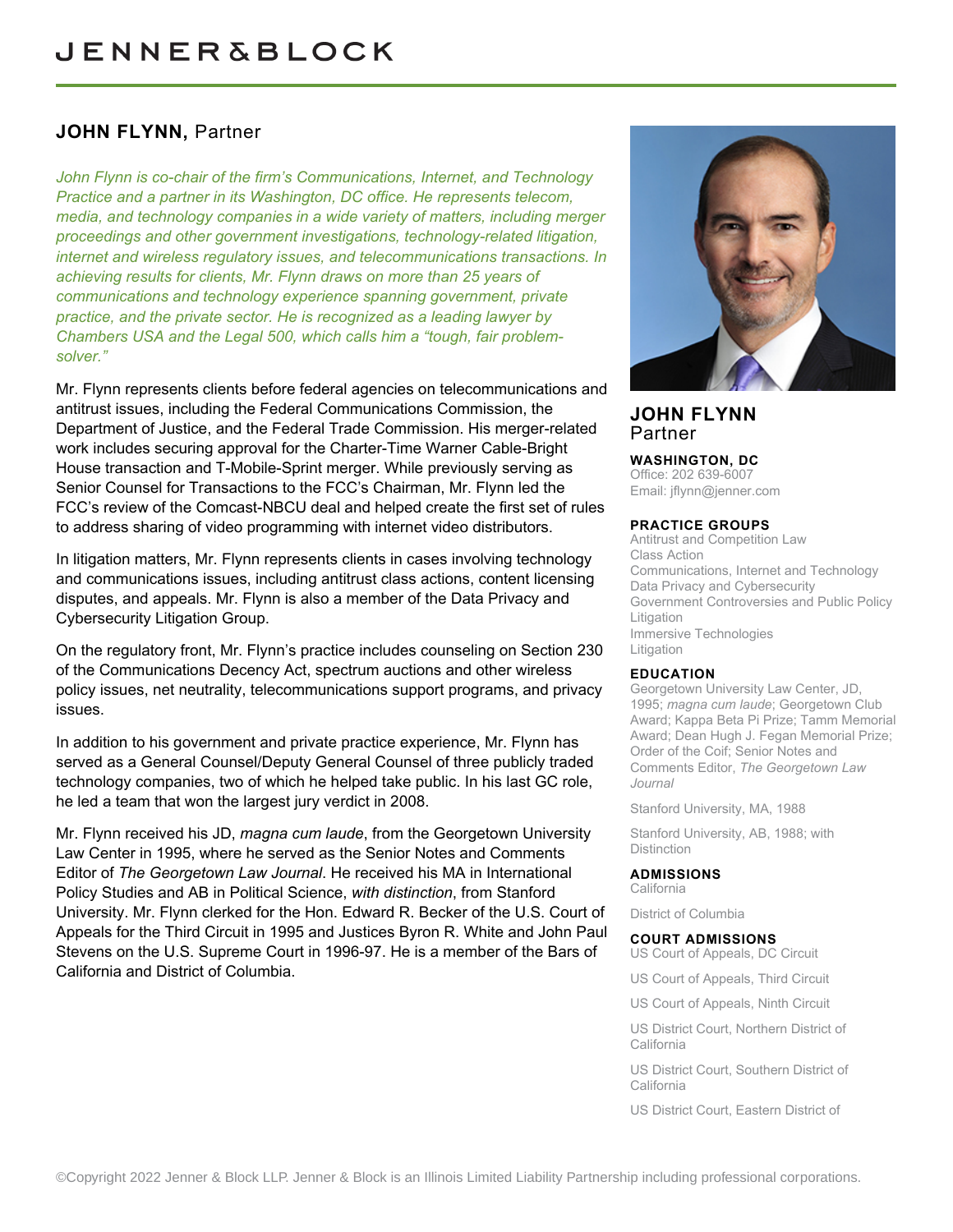# **JENNER&BLOCK**

### **Awards**

- *Chambers USA* Telecom, Broadcast & Satellite: Regulatory (District of Columbia) - 2014- 2022
- *Legal 500*

Media, Technology, and Telecoms: Telecoms and Broadcast: Regulatory - 2013, 2016, 2017, 2018, 2020, 2021

Media, Technology, and Telecoms: Telecoms and Broadcast: Transactional - 2016, 2017, 2018, 2020, 2021

#### **Educational**

- Practising Law Institute Taught "Legal Issues Affecting B2B Transactions"
- University of Michigan Business School Lectured on "Cyberlaw issues"

#### **Publications**

- Client Alert: Co-Author, SB-327: Why Your Next Refrigerator Might Have a Password Longer than Your Email's, February 13, 2019
- $\overline{C}$  FCC Adopts Two Notices of Proposed Rulemaking to Encourage Innovative Services and Technologies, February 3, 2018
- Co-Author, FCC to Consider Significant Changes to Broadcast Ownership Rules in Light of Robust Digital Media Marketplace, November 1, 2017
- Client Alert: Federal Communications Commission Adopts Wireline and Wireless Infrastructure NPRM/NOI, April 27, 2017
- Federal Communications Commission Unanimously Streamlines Foreign Ownership Requirements for Broadcasters and Common Carriers, *Communications, Internet & Technology*, October 5, 2016
- Client Alert: Industry-Led Strike Force Convenes to Address Robocall "Scourge", August 29, 2016
- Client Alert: In a 5-0 Decision, the Federal Communications Commission Votes to Free High-Frequency Spectrum to Support Next-Generation Networks and Technologies; Requests Further Comment, July 19, 2016
- Client Alert: FCC Imposes Comprehensive Data Security Requirements in Settlement with Cable Company, November 11, 2015
- "Verizon Settlement Signals FCC's Growing Privacy Focus," *Law360*, September 11, 2014
- Client Alert: Verizon Privacy Settlement Signals FCC's Growing Privacy Focus, September 9, 2014

**California** 

US District Court, Central District of **California** 

## **JUDICIAL CLERKSHIPS**

Hon. Byron R. White, US Supreme Court, 1996 - 1997

Hon. John Paul Stevens, US Supreme Court, 1996 - 1997

Hon. Edward R. Becker, US Court of Appeals, Third Circuit, 1995 - 1996